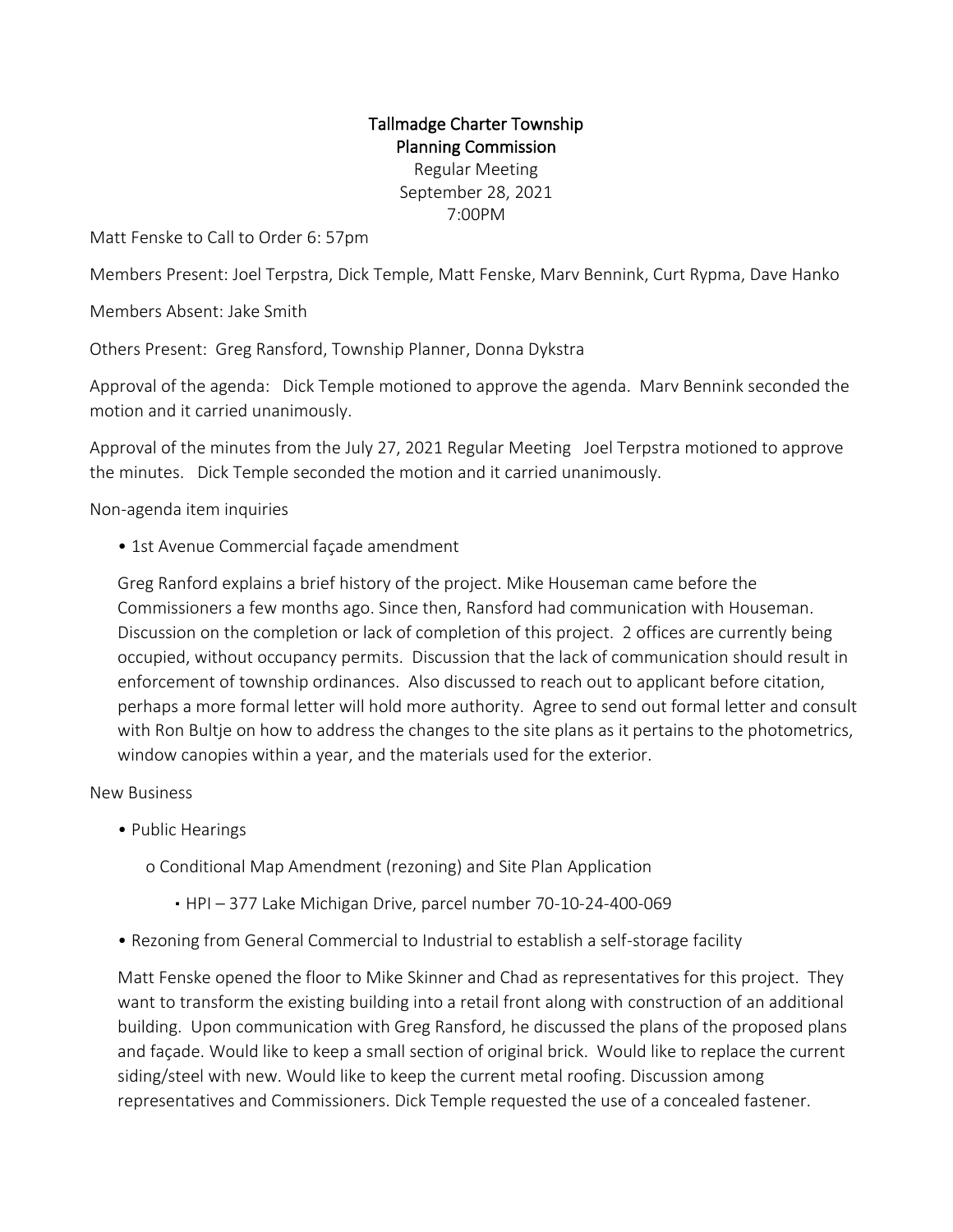Discussion about glass percentage. Discussion as to why this is called conditional rezone and that no conditions were provided.

The applicants provided conditional offer of:

- 1. Mill and topcoat the existing parking in front of the building
- 2. Increase landscaping by 50 percent and reduce the parking one space to allow for trees to screen the building more.

Curt Rypma motioned to approve the site plan as presented, which includes:

• Site Plan Sheets

o Site Plan, Existing Conditions and Removal Plan, Sheet C101, revised 8.4.21 by Matthew Cole of Roosien and Associates

o Site Plan, Site Layout and Landscape Plan, Sheet C102, revised 8.4.21 by Matthew Cole of Roosien and Associates

o Site Plan, Site Utilities, Grading and Soil Erosion and Sedimentation Control Plan, Sheet C103, revised 8.4.21 by Matthew Cole of Roosien and Associates

o Exterior Elevations, Sheet A2.0, revised 8.31.21 by Johnson Newhof Associates • Product Specification Sheets

o Site Photometric Plan, Sheet E1.0, drafted by KTS Engineering Group

o Building Materials Specifications, Sheet S1.0, drafted 7.6.21 by Johnson

Newhof Associates

with the following conditions:

1. Fencing must be provided around the entirety of the site, or the applicant must seek and receive a variance from the Zoning Board of Appeals.

2. Any changes to the approved site plan shall return to the Planning Commission for review and approval, if appropriate.

3. Milling & top coating of parking lot per offered condition

4. 150% increase of the Ordinance requirement of landscaping and removal of 1 parking space to allow for more landscaping per offered condition.

5. Use of concealed fasteners on Dri-fit or Alucobond façade.

Dick Temple seconded the motion. Marv Bennink opposed the motion, remaining Commissioners approved, 5-1.

o Special Use Amendment

- Woodland Equipment 1622 Lake Michigan Drive
	- Proposed building addition of approximately 3,808 square feet

Representative from Woodland reviews the history of this project. Touch base regarding an overhead door and new verbiage of the overhead doors. Greg Ransford addressed that all looks good, requirements are being met. The only thing is storm water. Would like a conditional approval. Discussion of site plan vs special use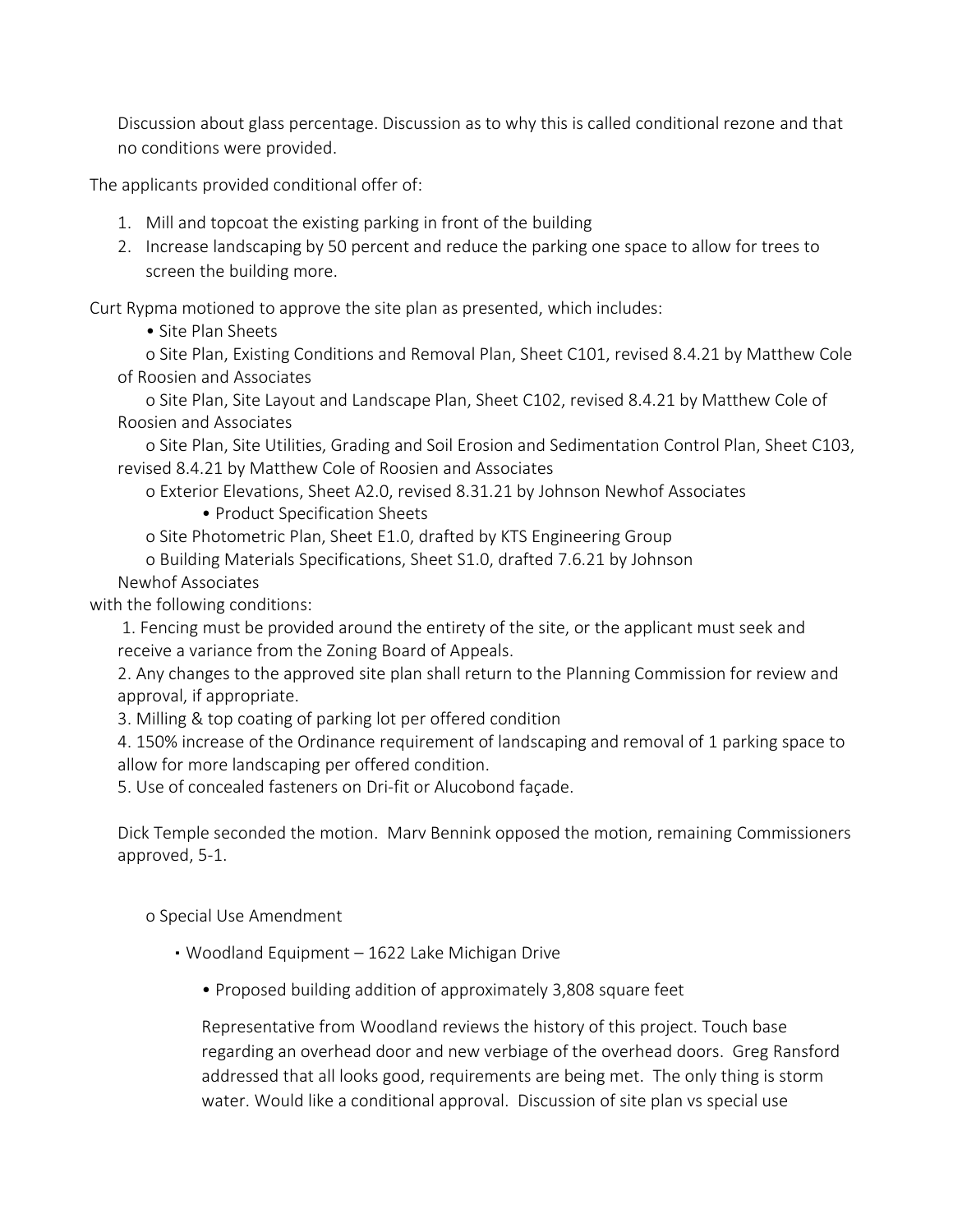Joel Terpstra moved to motion to open to public hearing, and Curt Rypma supported. The motion carried unanimously.

No Public input.

Joel Terpstra moved to close the public hearing. Marv Bennink seconded the motion and it was carried unanimously.

Joel Terpstra motioned to approve the site plan as presented, which includes:

• Sheet C-1, Titled: Site Plan, Woodland Commercial Equipment, prepared by TJA Architecture, dated January 6, 2021, revised 1.6.21

• A Sheet without a number, Titled: Exterior Elevation, Product Storage Addition,

Woodland Commercial Equipment, prepared by TJA Architecture, dated 11.2.20 with the following conditions:

> 1. Inspection of and satisfaction with the storm water system is required by the Township Engineer or Feenstra Engineer prior to any occupancy of the addition; 2. Any changes to the site plan requires resubmission to and approval by the Planning Commission;

3. Compliance with the Fire Department review letter dated December 30, 2020;

Dick Temple seconded the motion and there was no further discussion. Dave Hanko recused from voting.

Roll call vote was taken: Curt Rypma - Yes Marv Bennink – Yes Matt Fenske - Yes Dick Temple – Yes Joel Terpstra - Yes

• Site Plans

o MEGA Bev

▪ 12,000 square foot retail store at 11243 Sessions Drive

Scott Nikko – family run business. 7 location and 5 counties and explains is business and opens to discussion with commissioners. Greg Ransford highlighted the green belt necessity, parking requirements, and lighting. Tony, the engineer, comments the layout that to the west of the property is a large swamp, wetland and then further west is Consumers Energy. There is concern that additional landscaping would not be feasible. Discussion among commissioners and applicant. Discussion regarding limiting the parking and future use and arraignment of verbiage for future uses. Hand drawn plans presented to Commissioners showing additional parking spaces was accepted as an exhibit. Discussion about increase traffic, traffic studies and road use on the corner.

Dick Temple moved to motion the approval the site plan as presented, which includes:

• Site Plan Sheets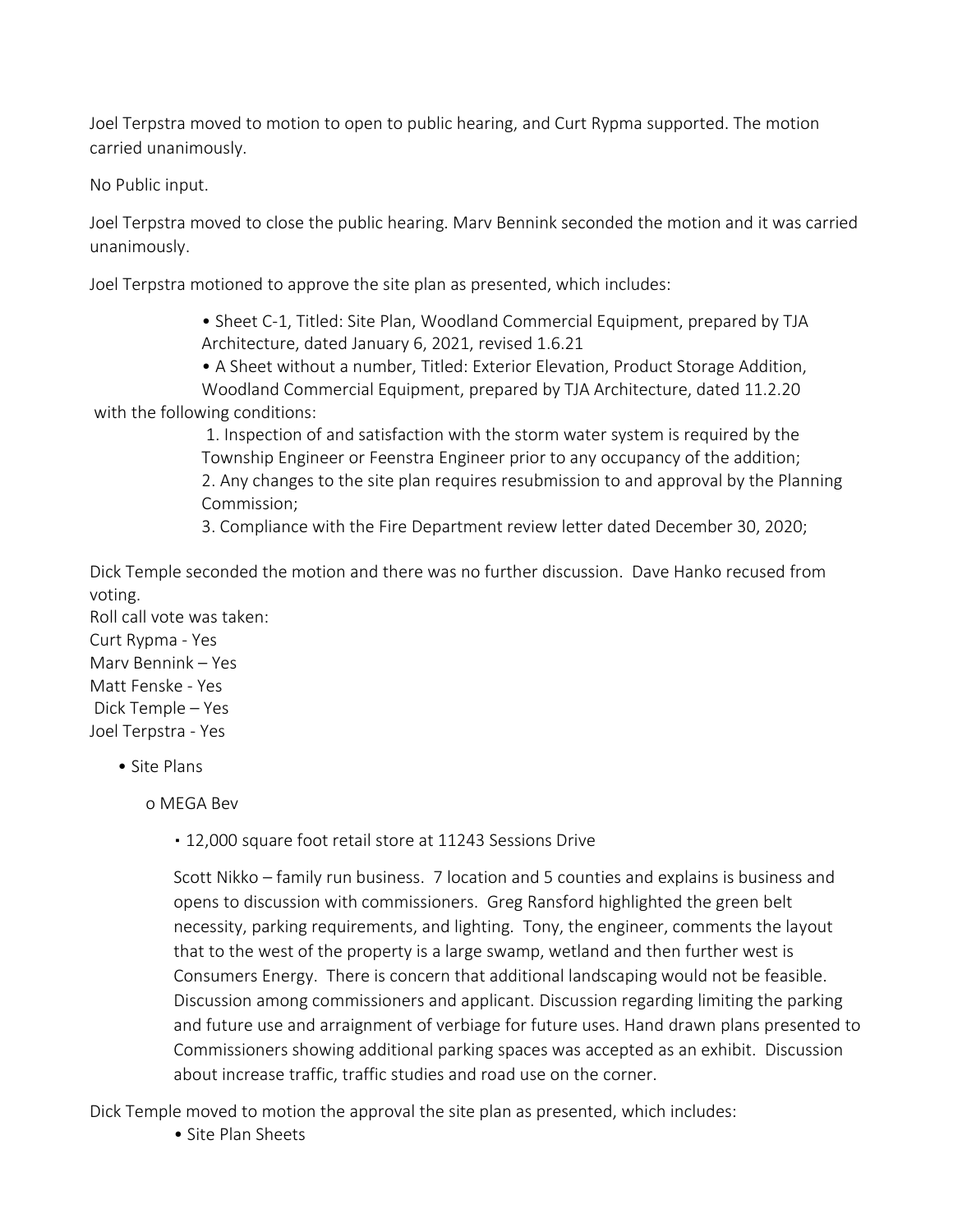o Site Plan, Existing Conditions and Demolition Plan, Sheet C101, revised 8.27.21 by Fishbeck

o Site Plan, Site Layout Plan, Sheet C201, revised 8.27.21 by Fishbeck

o Site Plan, Grading / Soil Erosion and Sedimentation Control Plan, Sheet C301, revised 8.27.21 by Fishbeck

o Site Plan, Utility Plan, Sheet C401, revised 8.27.21 by Fishbeck

o Detail Plans, Sheets C501 and C502, revised 8.27.21 by Fishbeck

o Landscape Plan, Sheet L101, revised 8.27.21 by Design Scapes

o Site Lighting Photometric Plan, Sheet E101, revised 8.27.21 by Fishbeck

o First Floor Plan, Sheet A101, revised 8.26.21 by Fishbeck

o N, S, E, and W Elevations, Sheet A301, revised 8.26.21 by Fishbeck

• Product Specification Sheets

o Light fixture cut sheets dated 8.27.21

o Building material product information dated 8.27.21

with the following conditions:

- 1. The number of parking spaces must meet the minimum amount required or seek and receive a variance from the Zoning Board of Appeals
- 2. The drawing submitted with the overflow parking must be included and constructed in the event the number of vehicles on the property exceed the number of parking spaces provided on site.

2. The plans shall meet the review requirements of the Township Fire Department.

3. Any changes to the approved site plan shall return to the Planning Commission for review and approval, if appropriate.

4. West property line shall include a 4 foot solid fence on the retaining wall for the length of the straight north south distance of parking lot.

Marv Bennink seconded the motion. No discussion and the motion carried unanimously approved.

## o Shultz Builders

• Facade reconstruction

Floor open to representative. A brief description of wanting these roof improvements it to be similar to the other building on the parcel. Current flat roof has been leaking and would like to replace with truss type roof.

Joel Terpstra motioned to approve the site plan as presented, which includes:

• Sheet No. A-101, Titled: Exterior Elevations, Color Chart, Siding Profile Chart, prepared by TJA Architecture, dated 8.30.21

with the following conditions:

1. The proper easement documents between the properties shall be executed and recorded